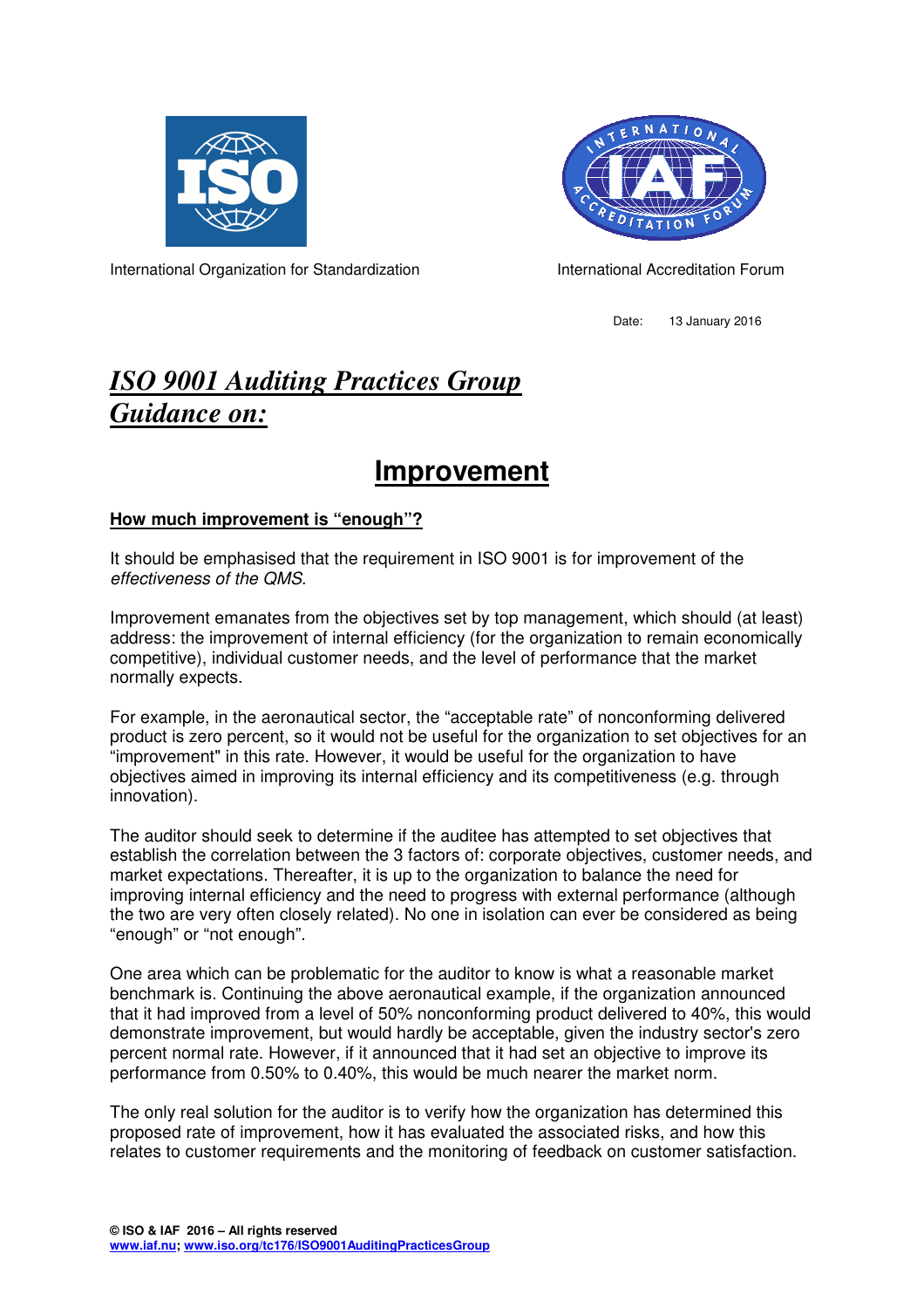It would be almost impossible to issue an NCR that stated: "There was not enough improvement".

### **What sort of information is relevant and where can we find it?**

The auditor has to verify how the overall corporate objectives have been translated into internal requirements throughout the appropriate processes, and how these requirements are communicated and monitored. So, the auditor should look for evidence that the organization is analysing data from process monitoring, and is then taking the results forward for evaluating process efficiency and/or improving process output. One point that should be specifically examined is the consistency of the way in which the improvement of any one process contributes to meeting the overall objectives, in order to ensure that this will not cause conflict in the achievement of other objectives.

ISO 9001 lists a number of areas that an auditor can assess to obtain evidence of both planning and actually implementation of improvement. Examples of areas where the quality management system can be improved include, but are not limited to:

- internal communications,
- follow-up activities,
- documented procedures,
- the effectiveness of management review meetings,
- customer feedback systems, and
- training programs (e.g. for management or for internal auditors).

The type of information that an auditor needs to look for, is evidence of how the corporate objectives are translated into specific QMS objectives. For example: an organization could set an objective to reduce customer complains by 30%. The top management analysis shows that 50% of the complaints concern overdue deliveries. The auditor should then look for evidence that the organization is monitoring and analysing key aspects of its scheduling and planning activities, throughout its processes, and the process interfaces, to reduce delays.

#### **Improvement of the product, process or improvement of the QMS?**

It is important to understand that improvement doesn't necessarily just mean improvement of product or process, but can and should also apply to the quality management system itself.

An auditor should remember that it would be unrealistic to expect an organization to make progress on all potential improvements simultaneously. What it means is when opportunities for improvement are identified and when such improvements are justified, an organization needs to decide how they are to be implemented, based on the available resources.

Each improvement will require the commitment of resources, which may need prioritisation by top management, especially where investments are needed. Instead, the auditor should seek to ensure that the improvement objectives are consistent overall, and are coherent with the trilogy of factors mentioned above. However, an organization that does not have a policy and objectives relating to improvement is clearly not complying with the standard. Similarly, the absence of any evidence of improvement on at least one of these aspects may be considered as indicating that an organization's quality policy is not in line with ISO 9001.

One caution: There is no requirement that the organization should set objectives for improvement of all its processes at any one time. As in the above example on reducing customer complaints, some processes may not be deemed by top management to contribute